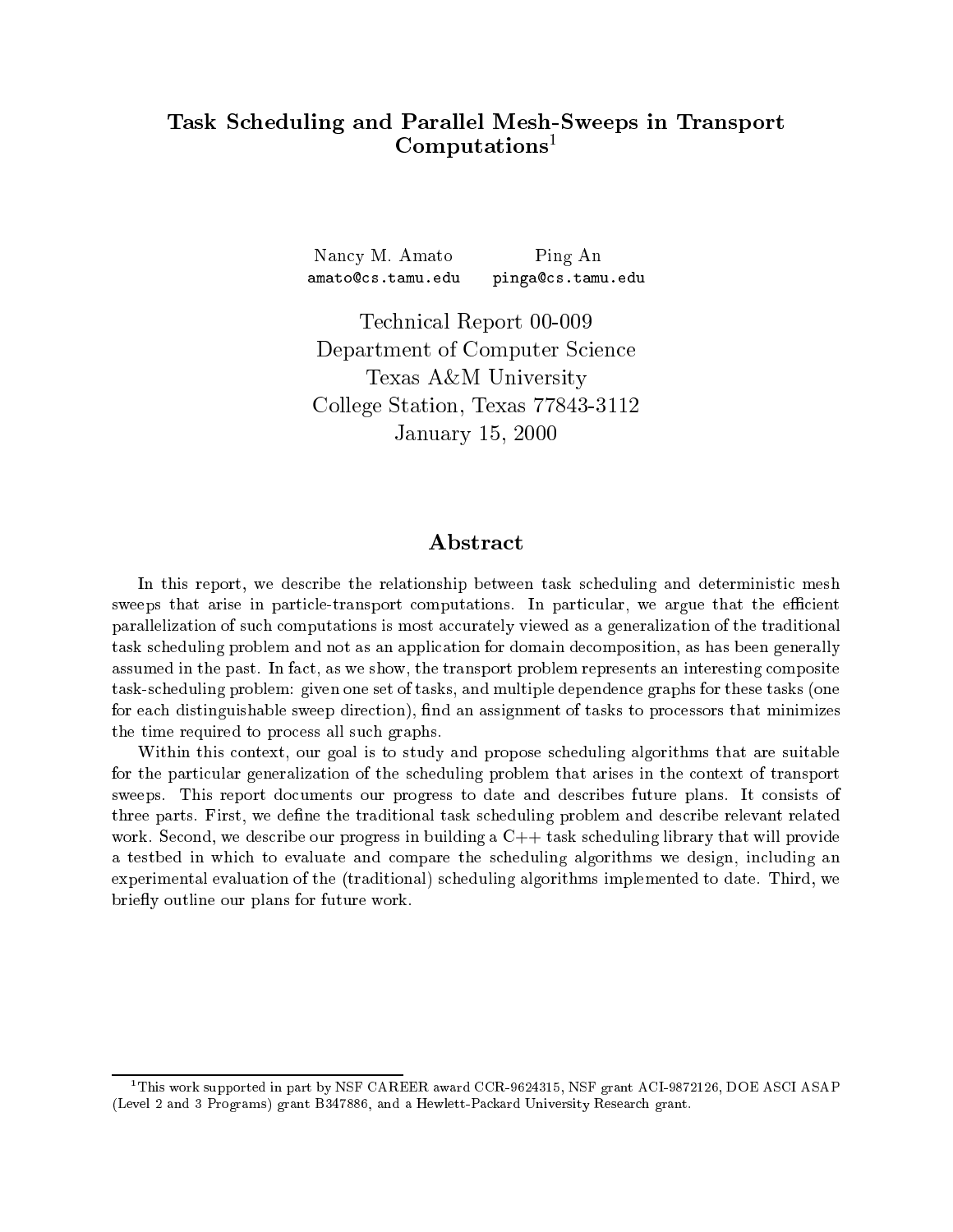## 1 Introdu
tion

Traditionally, the parallelization of deterministic mesh sweeps that arise in particle-transport computations has been viewed as an application for domain decomposition. Domain decomposition is a te
hnique for partitioning a spatial region, usually represented by a mesh, into roughly equalsized subdomains, such that the communication between subdomains is minimized. On parallel machines, each processor would be assigned one subdomain.

However, we claim that this problem is more accurately posed as a task scheduling problem. This is because the real goal of the parallelization is to minimize the completion time, not to achieve load balance or minimize communication costs. The latter two are factors which often tend to lead to the first, but they in themselves should not be the primary objective. The difference in these two objectives can be illustrated by comparing the decomposition produced by an 'ideal' domain decomposition and the one resulting from the KBA algorithm  $[6]$ , which is commonly viewed as the best parallel mesh sweeping transport algorithm known today for regular grids (see Figure 1). For this case, the 'ideal' domain decomposition would be one which partitions the grid into subdomains of equal size while minimizing the surfa
e area of the domains (assuming interpro
essor ommuni
ation is dire
tly related to the surfa
e area of the subdomain). In ontrast, the KBA algorithm assigns each processor a *column* of grid cells, which results in tall, skinny subdomains, which increases the surface area of the subdomains relative to the ideal decomposition. Indeed, it can be established theoretically  $[9]$  that the KBA algorithm dramatically outperforms an algorithm based on the 'ideal' decomposition.



Figure 1: Decompositions from (a) an ideal domain decomposition and (b) the KBA algorithm.

The transport sweep can naturally be modeled as a task scheduling problem as follows. Each direction d considered in the transport equation gives rise to a weighted dependence graph  $G_d =$  $(V, E_d)$ , where each mesh cell represents a task, and adjacent cells  $t_i, t_j \in V$  are connected by a directed arc  $(t_i, t_j) \in E_d$  if cell  $t_j$  needs information from cell  $t_i$  in its computation for direction d. Each task has a weight corresponding to the amount of computation it requires, and the arcs are weighted according to the amount of data that must be communicated (communication cost), if the tasks (cells) are assigned to different processors. If the sweep was performed in only one direction. then this problem is pre
isely the standard task s
heduling problem: given a dependen
e graph for a set of tasks, determine an assignment of tasks to pro
essors that minimizes the total omputation time.

The transport problem, however, represents an interesting omposite task-s
heduling problem: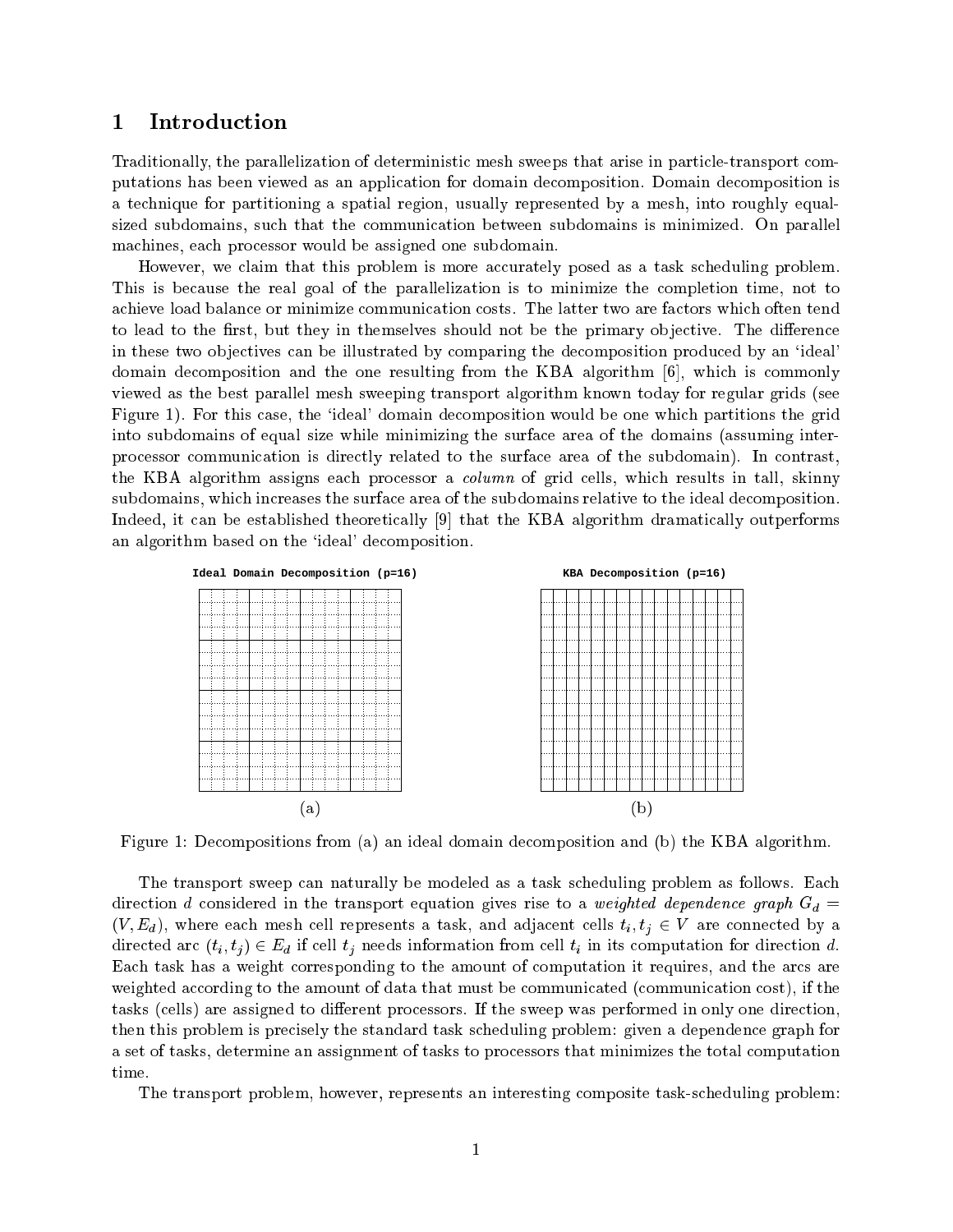given one set of tasks, and multiple (distinguishable) dependen
e graphs for these tasks (one for each sweep direction), find an assignment of tasks to processors that minimizes the time required to pro
ess all su
h graphs. Unfortunately, one annot hope for eÆ
ient algorithms to ompute optimal s
hedules for this omposite s
heduling problem, sin
e even simple versions of the standard task scheduling problem are known to be NP-complete  $[10]$ . Thus, one must turn to heuristic solutions and/or approximation algorithms (see, e.g.,  $[1, 2, 3, 4, 8, 10, 11, 13, 14, 15]$ ).

Within this context, our goal is to study and propose scheduling algorithms that are suitable for the particular generalization of the scheduling problem that arises in the context of transport sweeps. This report documents our progress to date and describes future plans. It consists of three major parts. First, in Section 2, we define the traditional task scheduling problem and describe relevant related work. Second, in Section 3, we describe our progress in building a  $C++$  task scheduling library that will provide a testbed in which to evaluate and compare the scheduling algorithms we design. We present an experimental evaluation of the (traditional) s
heduling algorithms implemented to date in our library in Section 4. Finally, in Section 5, we briefly outline our plans for future work.

## 2 Task S
heduling

In this section, we formally define the (traditional) task scheduling problem. Then we describe how the problem can be modeled with respect to different characteristics, namely, the structure of the computation graph, limitations, if any, assumed regarding the number of available processors, and any assumptions made with respect to the values of the computation and communication costs. Finally, we discuss relevant previous work.

#### 2.1Problem Definition

The task scheduling problem can be modeled as a weighted directed acyclic graph (DAG)  $G =$  $(V, E)$ , where V is the set of vertices and E is the set of directed edges. Let  $|V| = n$  and  $|E| = m$ . Vertex  $t_i$  represents task  $t_i$ , and its weight  $w(t_i)$  represents the size of the task (computation). Arc  $e_{ij} = (t_i, t_j)$  represents the communication from task  $t_i$  to task  $t_j$ , and its weight  $w(e_{ij})$  reflects the communication cost. The directed edge  $e_{ij}$  means task  $t_j$  depends on task  $t_i$ , i.e., the execution of task  $t_i$  cannot be initiated until task  $t_i$  completes its computation and the communication to task  $t_i$ . Figure 2 shows example computation DAGs.



Figure 2: Example computation graphs for task scheduling problems: (a) a DAG, and (b) an ITPG.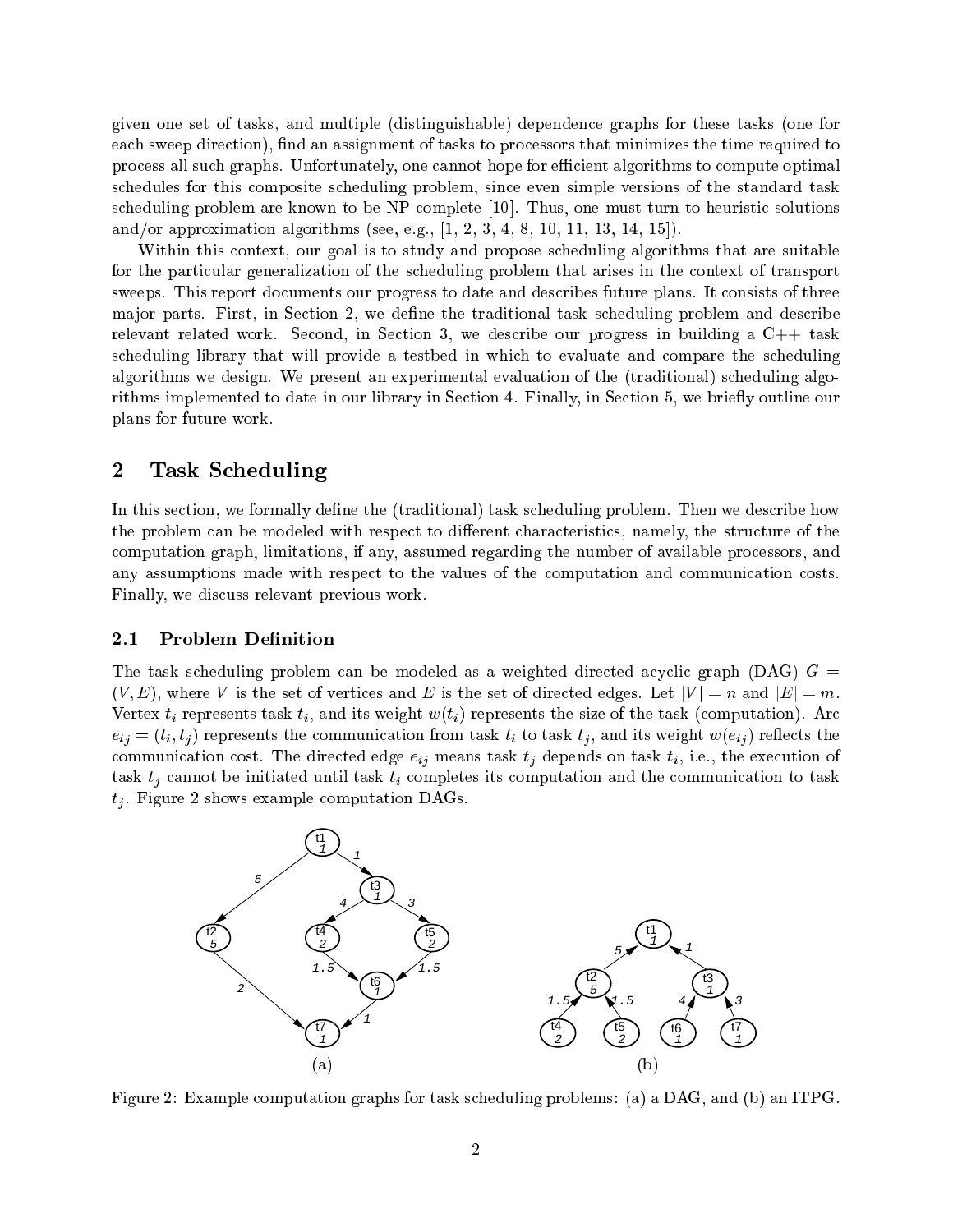| G: Structure of Graph               |                                 |  |  |
|-------------------------------------|---------------------------------|--|--|
| $_{\rm G0}$                         | DAG                             |  |  |
| G1                                  | <b>ITPG</b>                     |  |  |
| <b>P: Number of Processors</b>      |                                 |  |  |
| P <sub>0</sub>                      | Limited                         |  |  |
| P <sub>1</sub>                      | Unlimited                       |  |  |
| <b>C: Communication Constraints</b> |                                 |  |  |
| $_{\rm C0}$                         | not constrained                 |  |  |
| C1                                  | comm. from $t_i \leq w(t_i)$    |  |  |
| C <sub>2</sub>                      | comm. to/from $t_i \leq w(t_i)$ |  |  |
| C3                                  | all comm. $\leq$ smallest task  |  |  |

| Algor.          | Model                   | Time             | <b>Makespan</b>                        |
|-----------------|-------------------------|------------------|----------------------------------------|
| <b>ETF</b><br>4 | (G0, P0, C0)            | $O(n^2p)$        | $\frac{1}{2}$ )OPT(I) + C <sub>l</sub> |
| 5<br>KBL        | (G0, P1, C0)            | $O(n(n+m))$      | N/A                                    |
| $SAR$ [11       | $(G0,\overline{P1,C0})$ | $O(m(n+m))$      | N/A                                    |
| JLP/D           | (G0, P1, C2)            | $O(n^2)$         | OPT(I                                  |
| JLP             | (G1, P1, C3)            | O(n)             |                                        |
| 4               | G0.P1.C3                | $O((m+n)\log n)$ |                                        |

The primary goal of task scheduling is to schedule the  $n$  tasks on  $p$  processors and minimize the *makespan* of the schedule, i.e., the completion time of the last task relative to the start time of the first task. If two dependent tasks are scheduled on the same processor, the data required by the second task can be retrieved directly from the local memory of the processor, so their communication cost is negligible, i.e., the edge weight can be zeroed. The output of the problem is an assignment of tasks to pro
essors.

#### $2.2$ Modeling Task S
heduling Problems

The task scheduling problem can be categorized with respect to different characteristics of the problem. We use a representation proposed in  $[12]$  which allows us to compare various algorithms in a unied framework (see Table 1).

The first characteristic is the structure of the computation graph. Generally, a set of dependent tasks can be represented as a *directed acyclic graph*  $(DAG)$  (see Figure 2(a)), in which each directed edge describes the dependency between two tasks. If there is at most one out-going edge for each node in a DAG, the graph is an *in-tree precedence graph (ITPG)* (see Figure 2(b)). Task scheduling of a DAG is an NPomplete problem. S
heduling an ITPG is also an NPomplete problem ex
ept in very special cases, such as unit task size and zero communication cost [10]. Algorithms designed for ITPG scheduling can often be used to schedule a DAG by duplicating tasks, i.e., the DAG is transformed into an ITPG by task duplication  $[8]$ .

The second characteristic considered is the number of available processors. Algorithms are usually designed for either a limited (fixed) or unlimited number of processors. The problem can be simplied by assuming there are an unlimited number of pro
essors available. The s
hedule for unlimited number of pro
essors an be onverted to a s
hedule for a limited number of pro
essors by ombining pro
essors with light work loads. However, this usually does not provide the same guarantees on the quality of the resulting s
hedule as an be obtained by algorithms designed for a limited number of pro
essors.

The last characteristic is the relationship between the communication and computation costs. Different constraints are placed on communication costs. For example, the communication cost might be assumed to be less than any of the computation costs.

#### 2.3Previous Work

Unfortunately, the standard task scheduling is NP-complete, even for unit task size and unit communication cost [10]. However, various heuristic methods have been proposed that obtain sub-optimal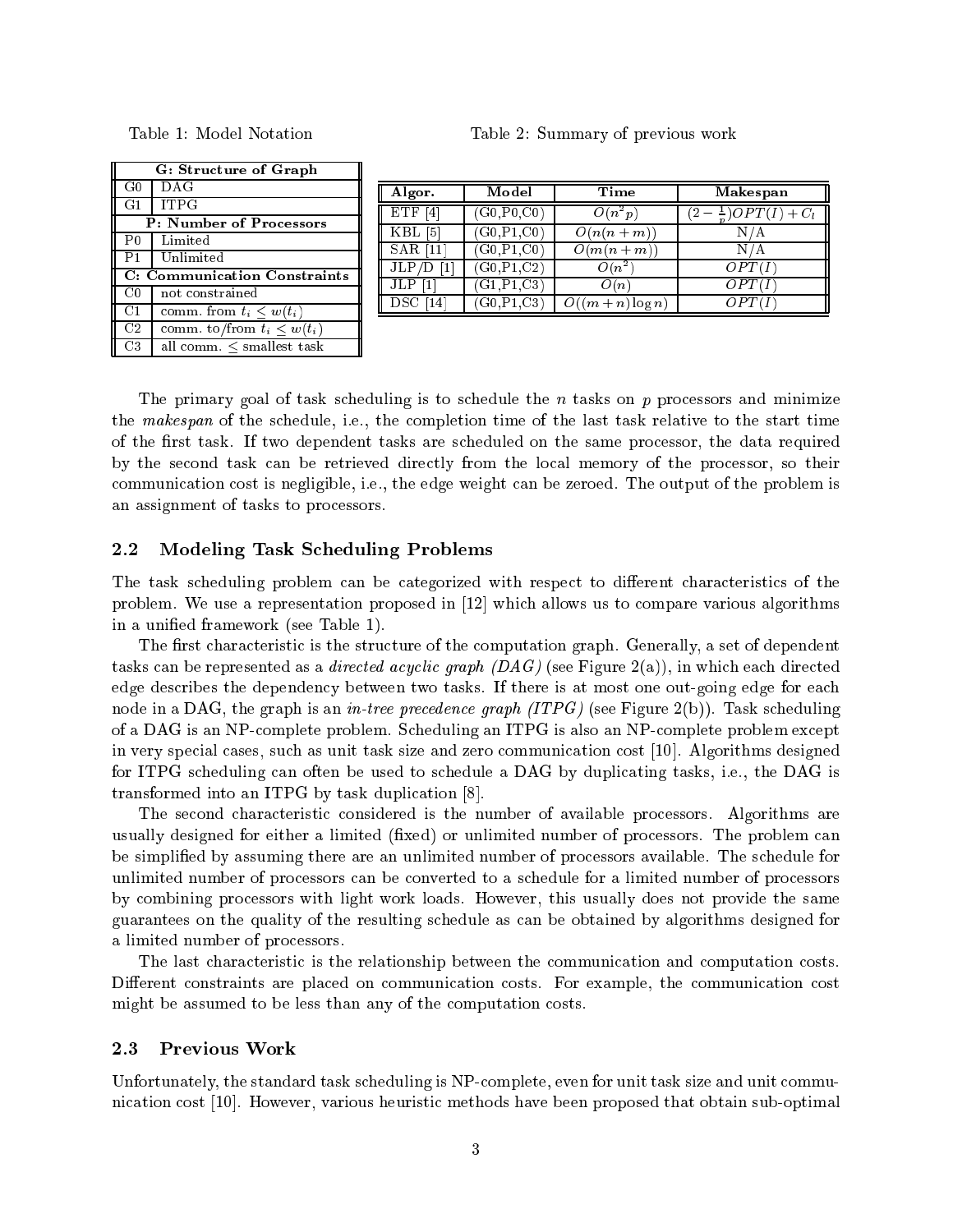solutions (schedules) in polynomial time  $[1, 2, 3, 4, 8, 10, 11, 13, 14, 15]$ .

There are mainly two types of strategies that have been used in task s
heduling algorithms: list scheduling and cluster scheduling. In list scheduling algorithms, a task is assigned to a certain pro
essor when it is s
heduled, and in lustering algorithms, a set of tasks is inserted into a luster, and then the entire luster is assigned to a pro
essor. Table 2 presents a summary of the relevant previous work.

### 2.3.1 List S
heduling Algorithms

The *Join Latest Predecessor (JLP)* algorithm  $[1]$  is designed for an ITPG with unlimited processors (Model (G1, P1, C3)). The basic idea is to assign a task  $t_i$  to the same processor as its 'limiting' predecessor, which is defined to be the last task  $t_i$  that finishes both its computation and the communication to task  $t_i$  among all immediate predecessors of task  $t_i$ . The number of processors used is equal to the number of leaves in the ITPG graph. Under the assumption that communication osts are no longer than the shortest task omputation time, the JLP algorithm is guaranteed to find the optimal schedule. It runs in time  $O(n)$ , where n is the number of tasks. JLP can be extended to produce an optimal schedule on a DAG if task duplication is allowed  $(JLP/D)$ . For a limited number of processors, processors with light work loads can be combined to reduce the total number of pro
essors needed. The results may be sub-optimal ompared with those obtained by algorithms whi
h assume a limited number of pro
essors, but the s
hedule might be omputed mu
h faster.

For general problems such as Model(G0, P0, C0), the Earliest Task First (ETF) algorithm [4] can be used. ETF attempts to schedule each task as early as possible on each processor as it be
omes free. To s
hedule ea
h task, both a pro
essor queue and a task queue are traversed, yielding a running time of  $O(pn^{-})$ , where  $p$  is the number of available processors. The makespan of the schedule produced by ETF is bounded by  $(2 - 1/p)OPT(I) + C_l$ , where  $OPT(I)$  is the makespan of the optimal schedule, and  $C_l$  is the total communication requirement on the *critical* path in the DAG (a maximum weight root to leaf path, where the weight is the summation of the all the vertex and edge weights on the path).

Other list scheduling algorithms include Immediate Predecessor Rescheduling (IPR) [12], algorithm T and Task Duplication  $(T_{dup})$  [8], and a priority scheme proposed by Yen et al. [15].

### 2.3.2 Cluster S
heduling Algorithms

Two simple approaches for cluster scheduling are *critical path merge (CPM)* and *heavy edge merge* (HEM) [11], which can both be applied to Model(G0, P0, C0). CPM is a special case of Kim and Browne's algorithm  $(KBL)$  [5]. In CPM, the critical path in the graph is recursively clustered, and each cluster is assigned to a different processor. In HEM, proposed by Sarkar [11], the edges in the graph are merged in sorted order by edge weight, until the makespan annot be further redu
ed.

The Dominant Sequence Clustering (DSC) [14] algorithm for Model(G0, P1, C3) produces optimal schedules for special classes of DAGs, and has running time  $O((m + n) \log n)$ . Other cluster scheduling algorithms include  $MCP$  [13],  $MCCP$  [14], and  $DCP$  [7].

## 3 A C++ Task S
heduling Library: Testbed Infrastru
ture

We have implemented a  $C_{++}$  task scheduling library (SCHEDULER) which includes several (traditional) heuristi task s
heduling algorithms, and various other s
heduling utilities. New task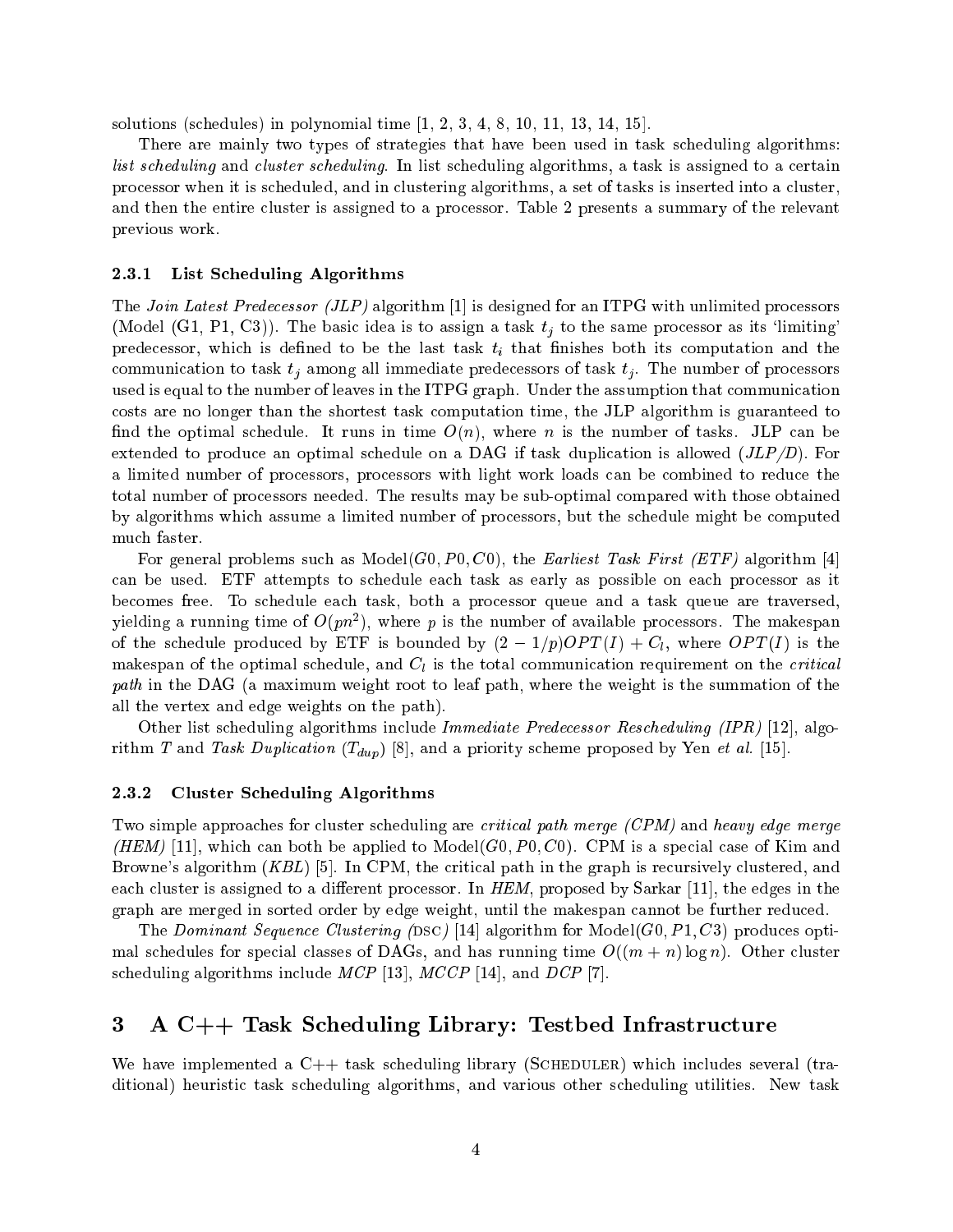

Figure 3: Hierarchy of C++ SCHEDULER, GRAPH\_GENERATOR, and GRAPH libraries.

scheduling algorithms can be added conveniently due to the object-oriented design. An auxiliary C++ package (GRAPH\_GENERATOR) has also been implemented for generating several classes of dependen
e graphs, whi
h an be used for testing and evaluating s
heduling algorithms. The SCHEDULER and GRAPH\_GENERATOR libraries utilize a general graph library (GRAPH), which provides data structures and basic graph algorithms. The hierarchy of the libraries, and their major methods, is shown in Figure 3.

To date, three scheduling algorithms have been implemented in the SCHEDULER, namely CPM. HEM, and DSC (see Section 2). A simple wave front method (WFM) is also available for comparison purposes.

#### Graph Generator  $3.1$

The GRAPH\_GENERATOR library can currently be used to generate three types of graphs: in-tree (ITPG), regular grids, and random DAGs. The weights of the verti
es (
omputation) and edges (communication) can be specified by the user.

In an in-tree graph, each vertex has at most one out-going edge. The in-tree graphs constructed by our generator are balan
ed binary trees (all levels omplete ex
ept the last), with edges oriented from child to parent. The input to the in-tree generator is  $n$ , the number of vertices.

A regular grid is meant to simulate a regular grid in a transport sweep. It is a 2-dimensional ordan grid with the edges oriented in a given sweep direction in a given sweep direction. The inputs to the i grid generator are  $n_1$  and  $n_2$ .

Random DAGs an be viewed as an approximation of an arbitrary grid. The inputs to the random DAG generator are  $n_1$ ,  $n_2$ , d, where  $n_1$  is the maximum number of levels in the graph,  $n_2$ is the maximum number of vertices in each level, and  $d \in (0,1]$  is used to control the vertex degree. The DAG is generated as follows. First, a random integer  $\ell \in (0, n_1]$  is generated as the number of levels in the graph. Second, a random integer  $v_i \in (0, n_2]$  is generated as the number of vertices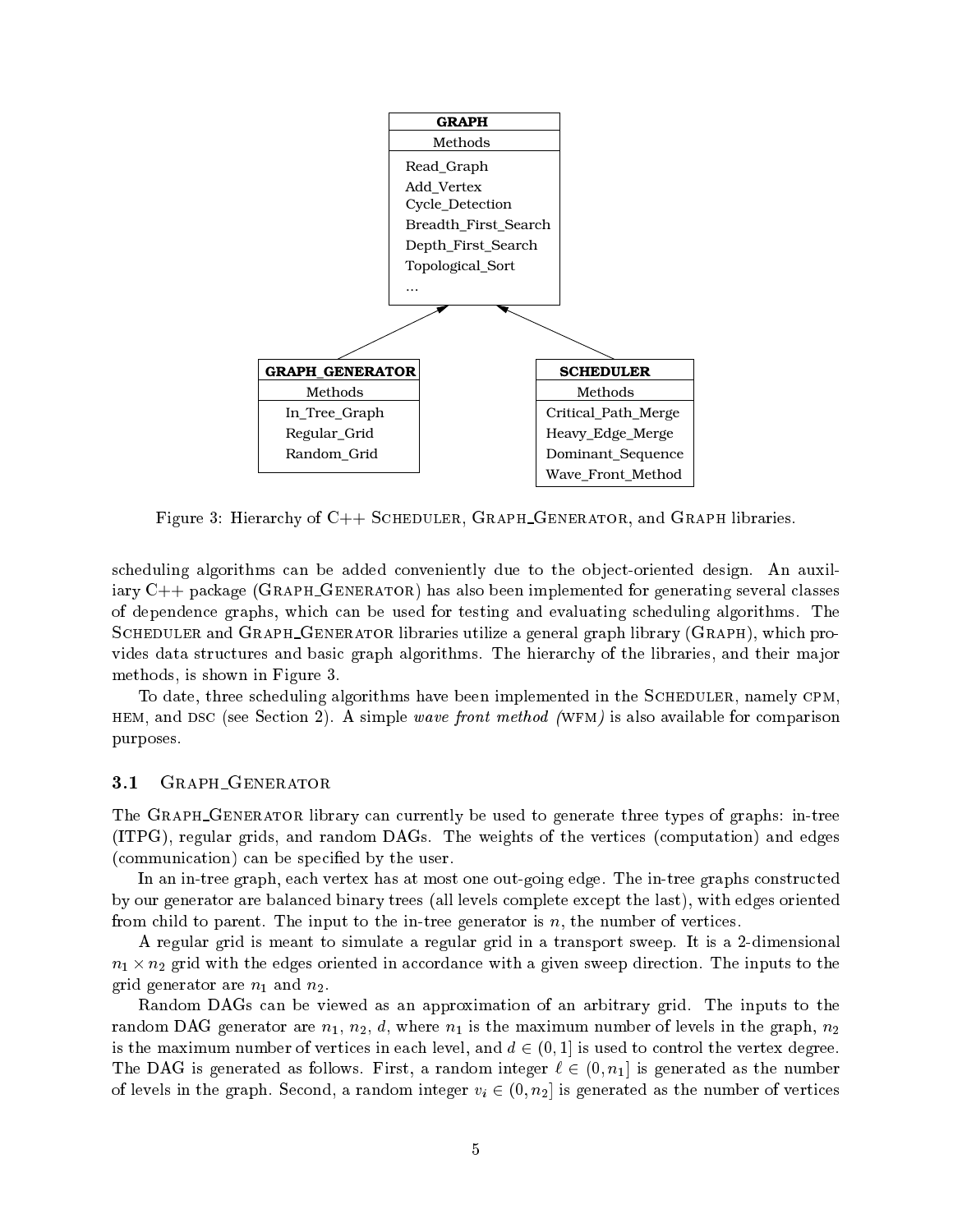

Figure 4: WFM clustering and schedule.

Figure 5: CPM clustering and schedule.

in level i, for all  $1 \le i \le \ell$ . Finally, a random integer  $d_{ij} \in [0, v_{i+1} \cdot d]$  is selected as the number of edges from the *j*th vertex in level *i* to randomly selected level  $i + 1$  vertices.

#### 3.2**SCHEDULER**

The input to the scheduling algorithms is a computation DAG for *n* tasks (adjacency list representation). Ea
h vertex and edge in the DAG has a weight whi
h denotes its asso
iated omputation and communication cost, respectively. The output is an assignment of the tasks to  $p$  processors, represented in a  $p \times n$  array  $P$  , such that  $P[i,j]$  contains the index of the  $j^{**}$  task assigned to processor *i*, and two arrays  $S[i]$  and  $F[i], 1 \leq i \leq n$ , which contain the start and finish times, respectively, for each task. We also output the makespan of the resulting schedule, and the processor and task whi
h lead to that makespan.

The algorithms described below can be applied to any DAG (i.e., they are not restricted to in-tree graphs).

### 3.2.1 Wave Front Method (WFM)

The wave fronts of the graph are determined according to the level of the vertices in a breadthfirst-search traversal of the DAG. For example, the vertices with in-degree zero are contained in the first wavefront, the successors of these vertices comprise the second wavefront, etc. The vertices in each wave front are independent from each other, and are all assigned to different processors (up to the number of available pro
essors).

The running time of WFM is  $O(n+m)$ . Figure 4 shows the schedule computed by WFM on the example from Figure 2(a).

### 3.2.2 Critical Path Merge (CPM)

A *critical path* in a DAG is a maximum weight root to leaf path (the path weight is the summation of all vertex and edge weights on the path). CPM computes the critical path  $P$ , clusters all tasks in P, assigns them to the same processor, and removes them from the graph. This process is iterated until all tasks are s
heduled.

CPM takes  $O(n(n+m))$  time, since each critical path computation takes  $O(n+m)$ , and there are  $O(n)$  such paths. Figure 5 shows an example of CPM.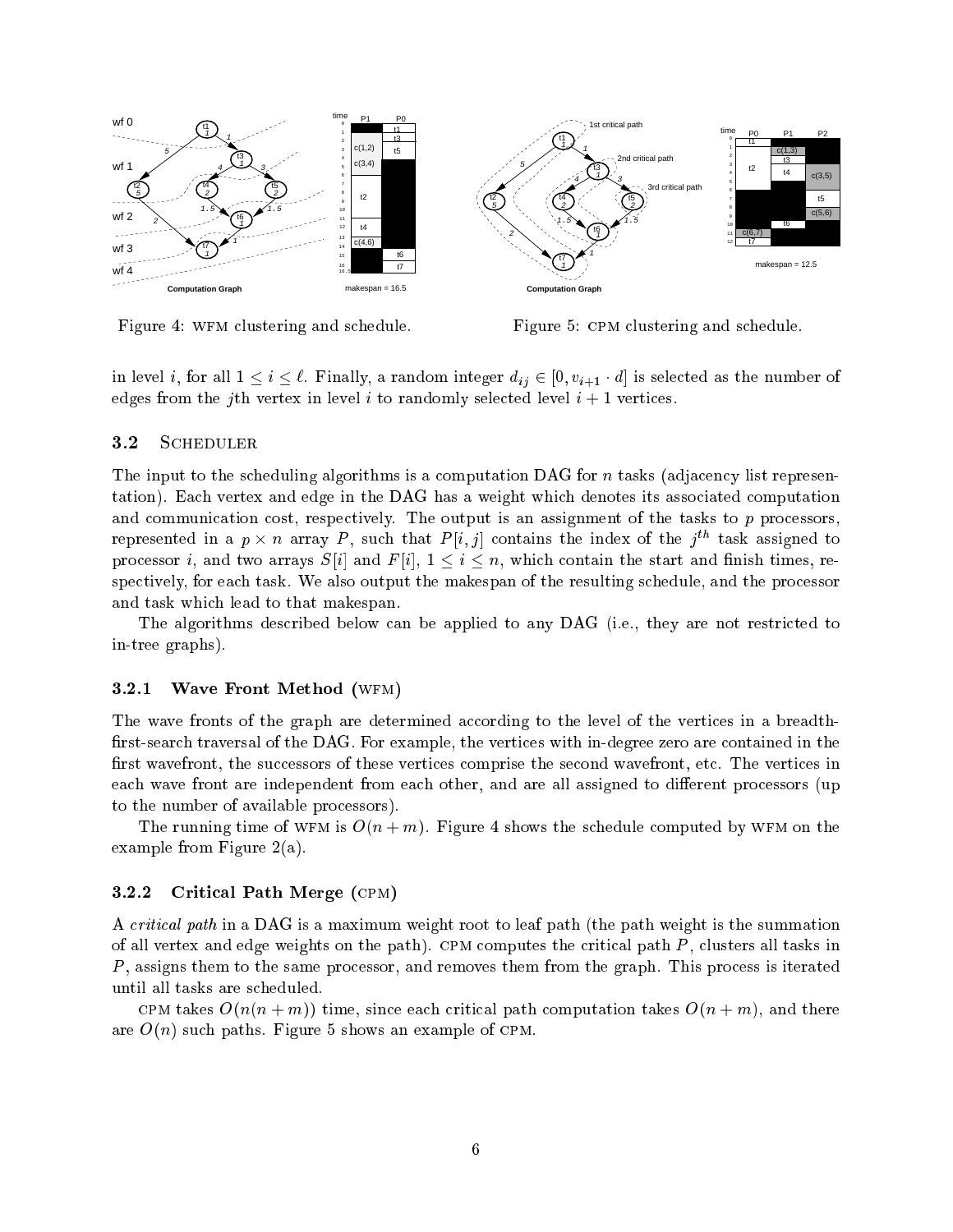

Figure 6: HEM clustering and schedule.

Figure 7: DSC clustering and schedule.

### 3.2.3 Heavy Edge Merge (hem)

hem works by iteratively lustering verti
es (tasks) along edges with non-in
reasing weights. During an initialization stage, the edges are sorted in non-increasing order by edge weight, one task is assigned to ea
h (virtual) pro
essor, and the makespan of this assignment is omputed. Then, all edges are pro
essed in sorted order. For ea
h edge, the makespan resulting from merging the tasks asso
iated with the endpoints (perhaps lusters themselves) is omputed. If the makespan in
reases, then the merge is not performed.

The initialization takes  $O(m \log m)$  time (sorting), and each edge can be processed in  $O(n+m)$ time (computing the makespan). Thus, since there are  $m$  edges to process, the total time required by HEM is  $O(m(n+m))$ . Figure 6 shows an example of HEM.

### $3.2.4$  Dominant Sequence Clustering (DSC)

DSC works by iteratively identifying, and scheduling, so-called dominant sequence tasks which are defined as follows. An unscheduled task is called *free* if all of its predecessors are already scheduled. A *dominant sequence* task is the highest priority free task. The priority of a task is defined as  $p(t_x) = top(t_x) + bot(t_x)$ , where  $top(t_x)$  (bot(t<sub>x</sub>)) is the length of the longest path from an in-degree 0 (out-degree 0) task to  $t_x$ .

DSC initializes  $top() = 0$  for every free task and inserts them into a free task list. Next,  $bot()$ is computed for each task. The free task  $t_x$  with the highest priority is processed first. If  $top(t_x)$ cannot be reduced by merging it with a predecessor's cluster, then  $t_x$  will be assigned to a new processor. Next, DSC updates the priorities of  $t_x$ 's successors, and inserts any newly free successors into the free list. The pro
ess is repeated until all tasks are s
heduled.

The total cost of the algorithm is  $O((n + m) \log n)$ , using a priority queue for the free list. Figure 7 shows an example of DSC.

## 4 Task S
heduling Algorithm Performan
e Study

In this section we examine some experimental results obtained with our prototype task scheduling library. The scheduling algorithms implemented were tested on synthetic graphs generated with GRAPH\_GENERATOR, and on some graphs derived from actual sweep grids.

We analyzed the makespans of the schedules obtained and the time required to compute them. As might be expected, it was found that there was a trade-off between the quality of the resulting schedule and the time needed to produce it. In particular, CPM and HEM were seen to produce fairly good schedules on average, but at the cost of large running times. Indeed, the time required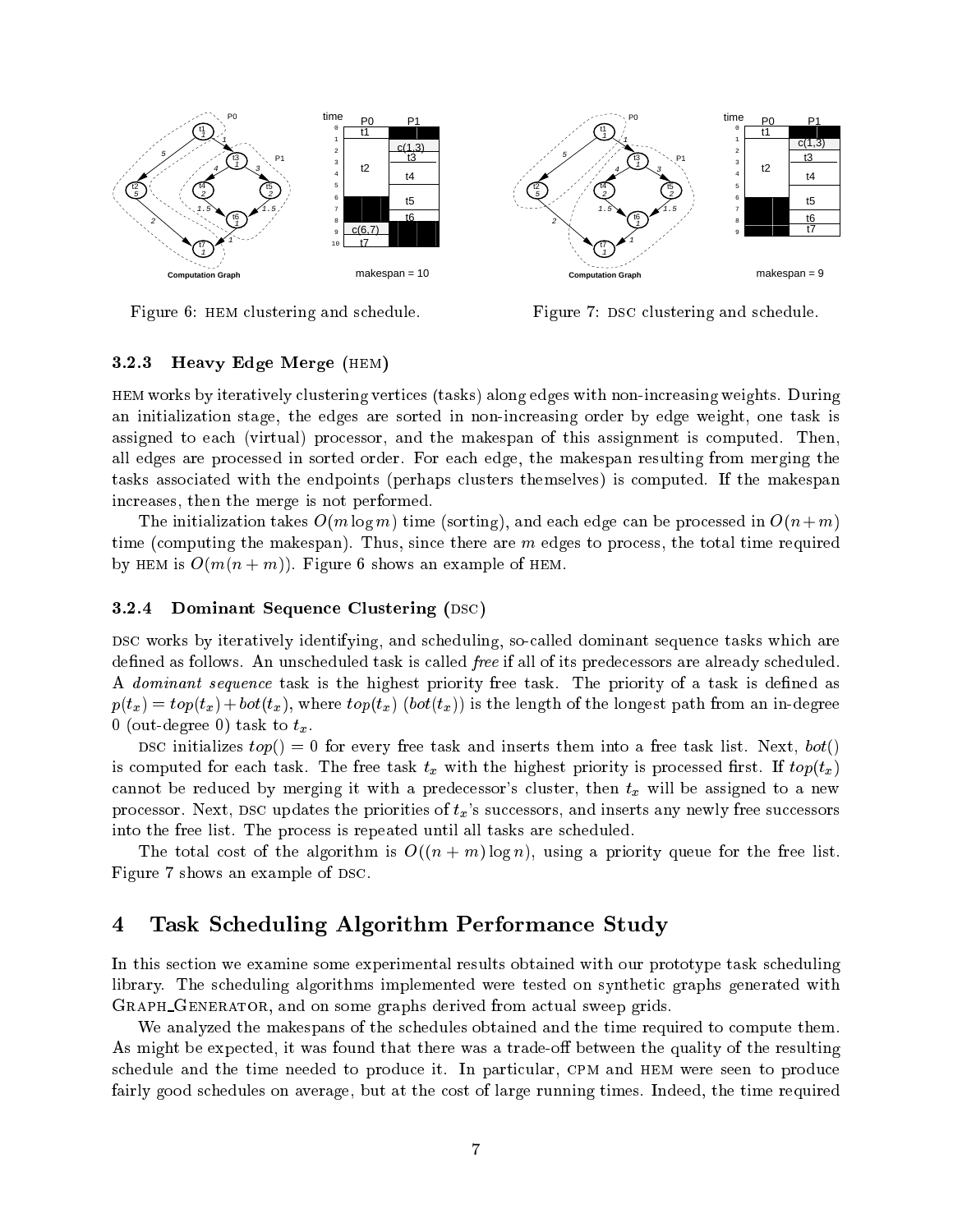by HEM was so large that it was not a feasible algorithm for large graphs. WFM, which is very fast, performed quite well on the regular grids, but did not do as well on the sweep grids we tested. The makespans of the DSC algorithm were mixed, doing poorly on the synthetic grids, but fairly well on the sweep grids.

Our results suggest that it would be worthwhile to investigate if HEM and CPM can be optimized to a
hieve faster running times. In addition, we believe it would be useful to study how the performance of DSC can be improved, both in terms of the makespans obtained and the execution costs.

A more detailed analysis of the various ases is presented below.

### 4.1 Scheduling Synthetic Dependence Graphs

The scheduling algorithms were tested on three classes of graphs created with GRAPH\_GENERATOR: in-tree graphs, regular grids, and random grids. For all graphs, the vertex weights (
omputation) were one, and the edge weights (communication) were random numbers in  $(0, 1]$ , and  $d = 0.7$  for the random DAGs.

The makespans of the schedules created by WFM, CPM, HEM, and DSC are shown in Figure  $8(a)$ -(
) for the three graph lasses, respe
tively, for dierent sized graphs (n ranged from 100 to 100,000). The cost of a computation-only critical path for each graph is also shown for comparison purposes. It is the summation of the vertex weights on a critical path in the graph (all edge weights are zeroed) and represents a (
onservative) lower bound on the best-possible makespan for the graph. For the in-tree graphs (Figure  $S(a)$ ), DSC produced the best makespans and WFM the worst, with CPM and HEM falling in between. In contrast, for both regular and random grids (Figure  $8(b)$ ) and  $(c)$ ), DSC produced the worst makespans, and CPM and HEM the best (WFM was competitive for the regular grids, but slightly worse for the random grids). In summary, we can conclude that CPM and HEM are relatively good algorithms for all three types of graphs, DSC was only competitive for intree graphs, and WFM can produce schedules with high makespans (probably because it disregards communication costs).

The utility of the s
heduling algorithms depends on both the quality of the makespan produ
ed and on the time required to compute it. The execution times of the algorithms for regular grids are show in Figure 8(d); the times for the other graph types were similar. The fastest algorithm was WFM, next CPM, and next DSC. HEM is by far the most inefficient algorithm in terms of running time (in fact, it was applied only to graphs with  $n \leq 5000$  for this reason). The time of HEM is so high because it re-computes the makespan each time two vertices are merged. Since HEM produ
es good s
hedules, it would be useful to see if its running time ould be optimized without sacrificing the quality of the resulting makespan too much, e.g., by performing multiple merging steps before recomputing the makespan. Similarly, since DSC allows for some flexibility in terms of its implementation, it would be worthwhile to investigate how to improve the s
hedules it produ
es and its exe
ution ost.

#### 4.2 S
heduling Sweep Grids

Seven sweep grids used in real transport computations were scheduled using WFM, CPM, HEM, and DSC. Uverall, the results were in accordance with the synthetic grid results.

The makespans of the s
hedules and the times required to ompute them are shown in Figure 9. We see that the schedules produced by CPM and HEM are significantly better than those found by

<sup>1</sup> These graphs were given to us by Will M
Lendon and Daryl Hawkins.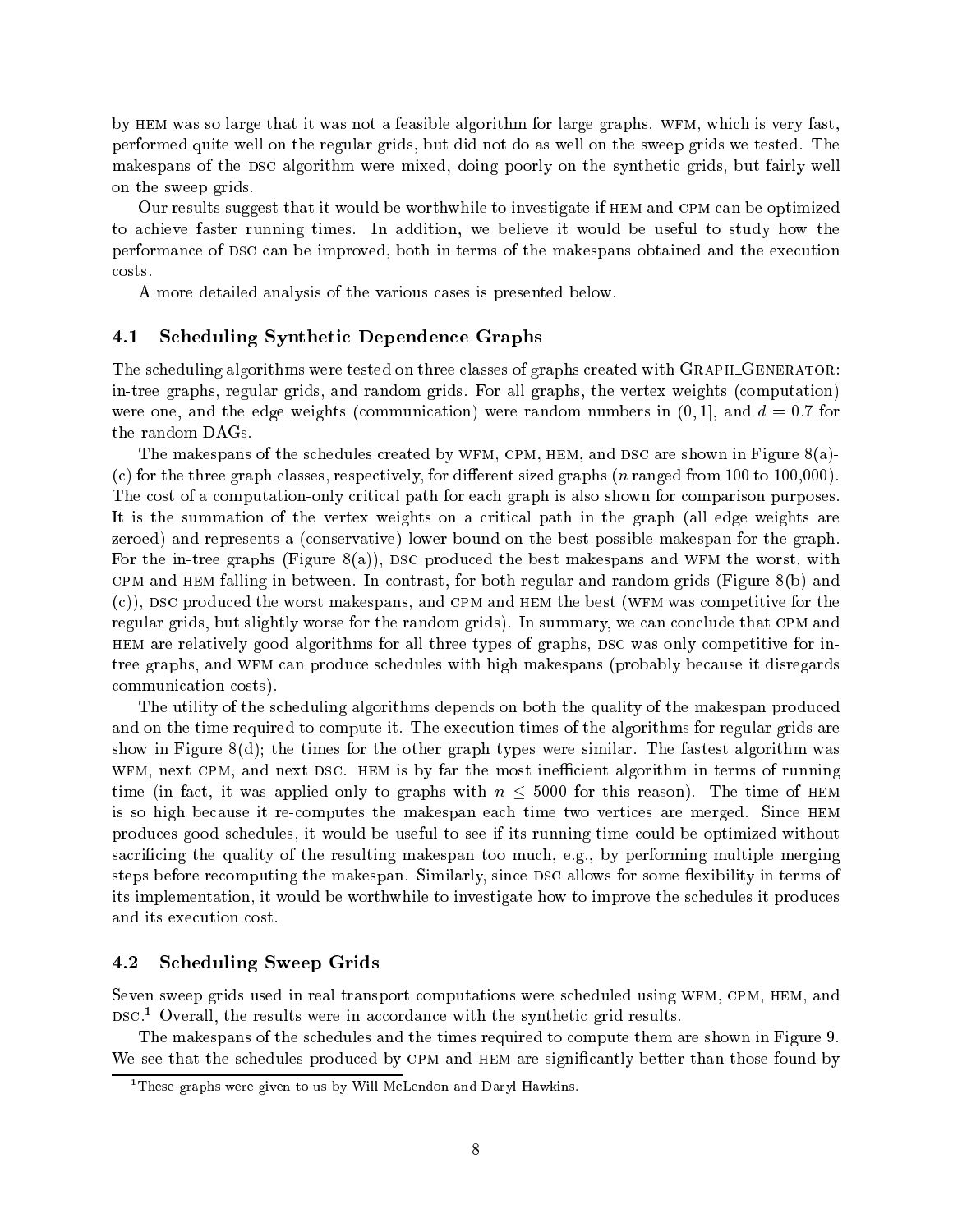

Figure 8: Makespans of Schedules for (a) in-tree graphs, (b) regular grids, and (c) random grids, and (d) the execution time for regular grids (all others were similar).

WFM (HEM was applied only to the four smallest grids due to its large execution time requirements). The makespans of the DSC schedules were usually between the CPM and the WFM makespans. The running times of the algorithms on the sweep grids (Figure  $9(b)$ ) was similar to those for the synthetic grids (Figure  $8(d)$ ). HEM is slow, WFM is fast, and CPM and DSC are in the middle, with DSC beating CPM in all but one case.

#### 4.3Cy
le Dete
tion

The cycle detection routine in the GRAPH package was tested using both synthetic grids and sweep grids. The average running time on the syntheti grids (in-tree graphs, regular grids, random DAGs, and random graphs with cycles) and the running time of the sweep grid are shown in Figure 10. The time spent to find cycles in a graph with 1 million nodes was around 5 seconds, showing that the cycle detection routine is efficient enough to be used on actual problems.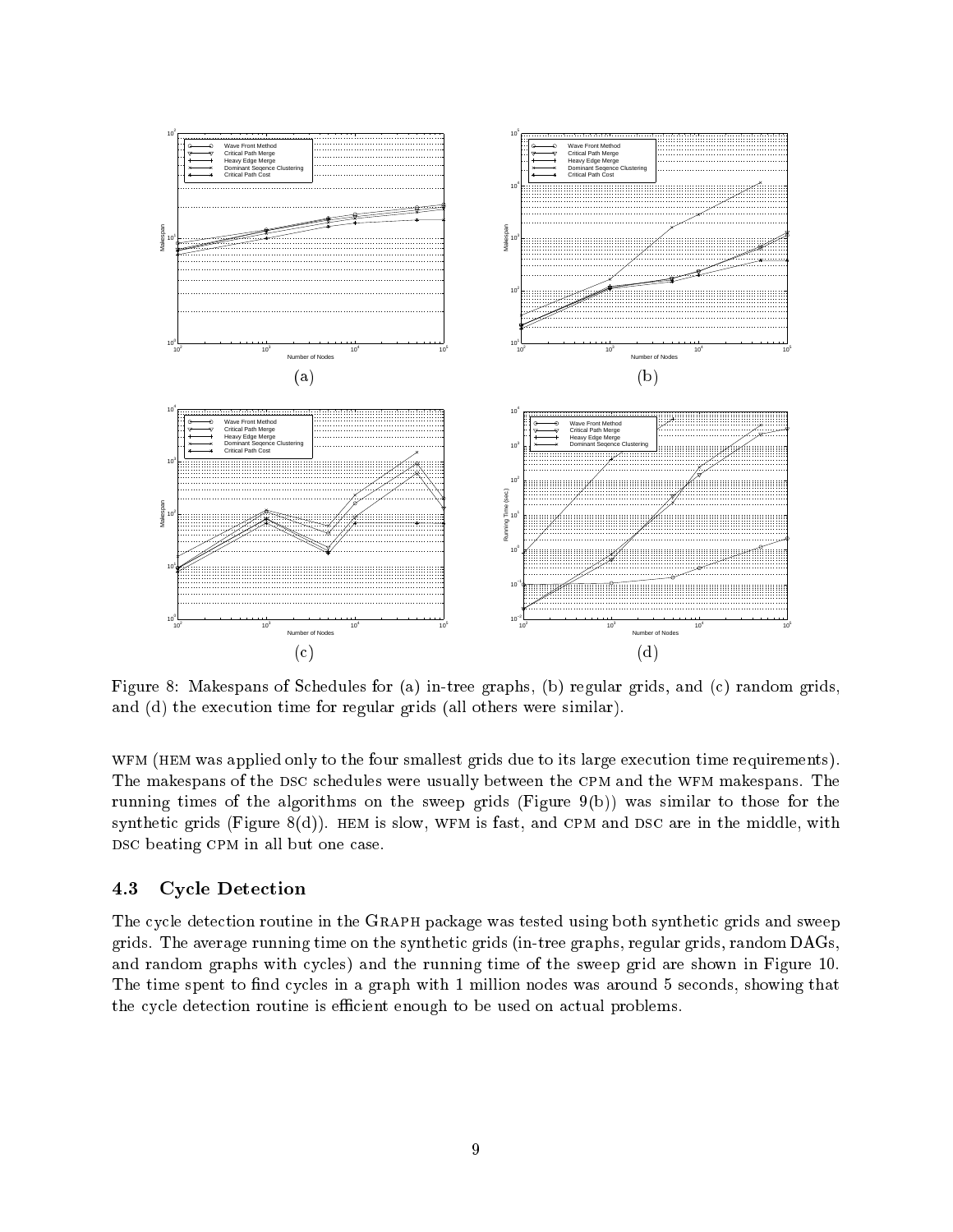

Figure 9: (a) Makespans of schedules and (b) the time required to compute them for sweep grids.



Figure 10: Running Time of Cycle Detection Procedure for synthetic and sweep grids.

### $\overline{5}$ 5 Future Work

Thus far, our work has led to an increased understanding of the relationship between task scheduling and deterministic transport sweeps. In particular, we suggest that such computations give rise to the following interesting omposite task-s
heduling problem: given one set of tasks, and multiple dependence graphs for these tasks (one for each distinguishable sweep direction), find an assignment of tasks to pro
essors that minimizes the time required to pro
ess all su
h graphs. This represents a departure from the traditional view which has considered such mesh-sweeps as applications for domain de
omposition te
hniques.

Our urrent and future work will fo
us on the following aspe
ts of this problem.

- More scheduling algorithms and hybrid methods will be studied and added to the SCHEDULER library. Also, we will continue to improve the effectiveness and efficiency of the methods already implemented, and they will be tested on more and larger input graphs.
- We will continue to study the composite scheduling problem posed by the transport sweep omputation, and will develop algorithms for it. We believe that su
h algorithms will need to utilize spatial information related to the problem (as opposed to algorithms for the traditional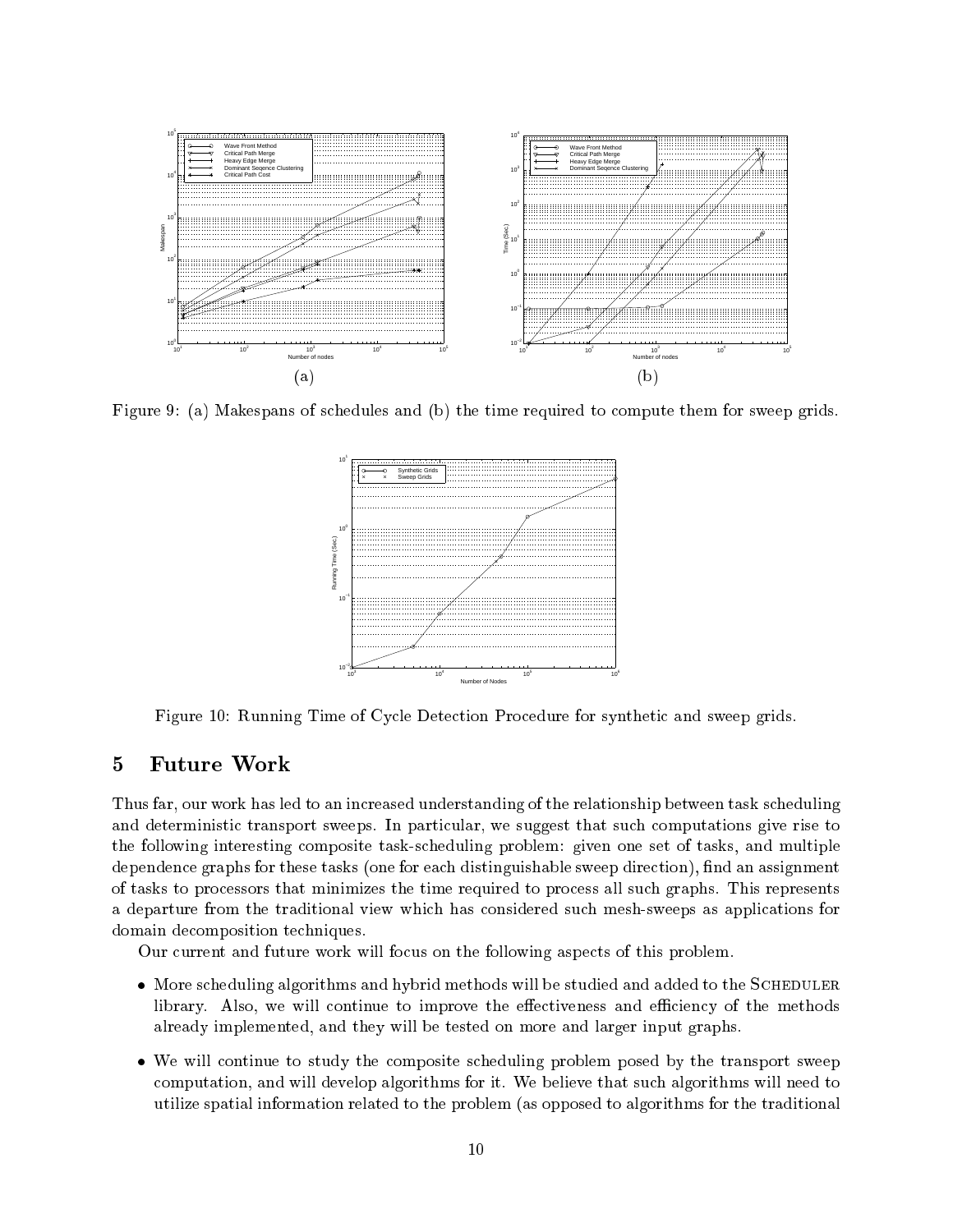problem which simply view the problem as a graph problem). This is because the relationships among the various dependen
e graphs are intimately related with the geometry of the problem.

- We also intend to study rescheduling/dynamic scheduling methods, which could incrementally improve previous s
hedules using information from past omputations, and by in
orporating new information about the computation graph into the scheduling process.
- Finally, due to the large computational requirements of scheduling algorithms, we will study methods for parallelizing them.

## Referen
es

- [1] Frank D. Anger, Jing-Jang Hwang, and Yuan-Chieh Chow. Scheduling with sufficiently loosely coupled processors. J. Par. Dist. Comp.,  $9:87-92$ , 1990.
- [2] A. Gerasolis and Tao Yang. A comparison of clustering heuristics for scheuling directed acyclic graphs on multiprocessors. J. Par. Dist. Comp., pages  $276-291$ , 1992.
- [3] R. L. Graham. Bounds on multiprocessing timing anomalies.  $SIAM J.$  Appl. Math., pages 416{429, 1969.
- [4] J.-J. Hwang, Y.-C. Chow, F. D. Anger, and C.-Y. Lee. Scheduling precedence graphs in systems with interprocessor communication times.  $SIAM J. Comput.$   $18(2):244-257, 1989.$
- [5] S. J. Kim and J. C. Browne. A general approach to mapping of parallel computation upon multiprocessor architectures. In *Int. Conf. Parallel Processing (ICPP)*, pages 1–8, 1988.
- [6] K. R. Koch, R. S. Baker, and R. E. Alcouffe. Solution of the first-order form of the 3D discrete ordinates equation on a massively parallel processor. Transactions of the American Nuclear Society, 65:198-199, 1992. 1992 Annual Meeting, Boston, MA.
- [7] Y. K. Kwok and I. Ahmad. A static scheduling algorithm using dynamic critical path for assigning parallel algorithms onto multiprocessors. In *Int. Conf. Parallel Processing (ICPP)*, pages 155-159, 1994.
- [8] D. R. Lopez. Model and algorithms for task allocation in a parallel environment. Technical report, Texas A&M University, 1992. Do
toral Dissertation.
- [9] M. M. Mathis, N. M. Amato, and M. L. Adams. A general performance model for parallel sweeps on orthogonal grids for particle transport calculations. In Proc. ACM Int. Conf. Supercomputing (ICS), 2000. To appear.
- [10] V. J. Rayward-Smith. Uet scheduling with interprocessor communications delays. Internal Report SYS-C86-06, S
hool of Information Systems. University of East Anglia, Norwi
h.
- [11] V. Sarkar. Partitioning and Scheduling Parallel Programs for Multiprocessors. MIT Press. Massa
husetts, 1989.
- [12] Y. Wang, N. M. Amato, and D. K. Friesen. Hindsight helps: Deterministic task scheduling with backtracking. In *Int. Conf. Parallel Processing (ICPP)*, pages  $170-173$ , 1997.